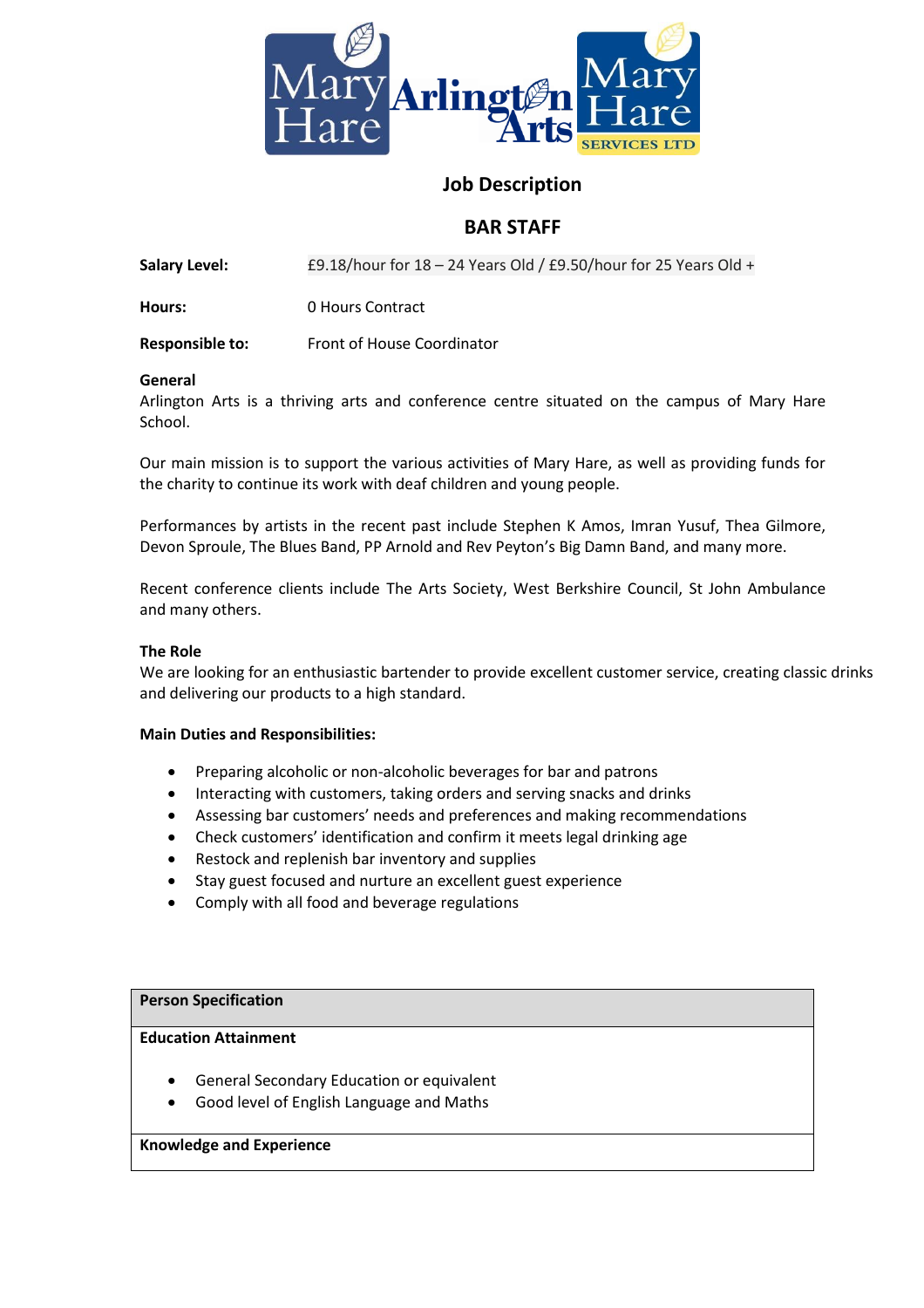

| <b>Essential</b>                                                                                         | <b>Desirable</b>                                                                                                                                                        |
|----------------------------------------------------------------------------------------------------------|-------------------------------------------------------------------------------------------------------------------------------------------------------------------------|
| Experience in a customer facing<br>role/environment<br>Experience working in a fast-paced<br>environment | Awareness of Safeguarding<br>requirements and good practice within<br>an education setting<br>Experience working in live<br>events/theatre setting<br>First Aid at Work |

## **Skills and Personal Qualities**

- Excellent communication skills to enable effective dialogue with colleagues, staff, visitors and where applicable, students
- Organised and self-motivated, with a proven record for meeting targets and deadlines
- Able to perform well and remain professional whilst under pressure
- Dedicated team-player, who strives for excellence and leads by example
- Tactful and discreet, whilst mindful of observing Safeguarding and professional standards
- Displays a smart and professional appearance, representing Arlington Arts and Mary Hare in a positive manner
- Reliable and stable
- Well-developed problem-solving skills
- Enthusiastic, with an eagerness to learn new skills and a commitment to personal continuous development
- High level of accuracy and attention to detail
- Self-motivated and able to work alone without direction
- Adaptable and flexible with working patterns including availability for evenings, weekends and public holidays
- Committed to contributing toward the School community
- Practical and constructional
- Reasonable physical fitness

## **Essential Values, Behaviours and Attitudes**

All employees are expected to actively promote and demonstrate the six core values of the School:

- Learners First
- Community is Key
- Integrity & Respect
- Empower & Energise Others
- Being Accountable
- Excellence

The School reserves the right to vary or amend the duties and responsibilities of the post holder at any time according to the needs of the School's business.